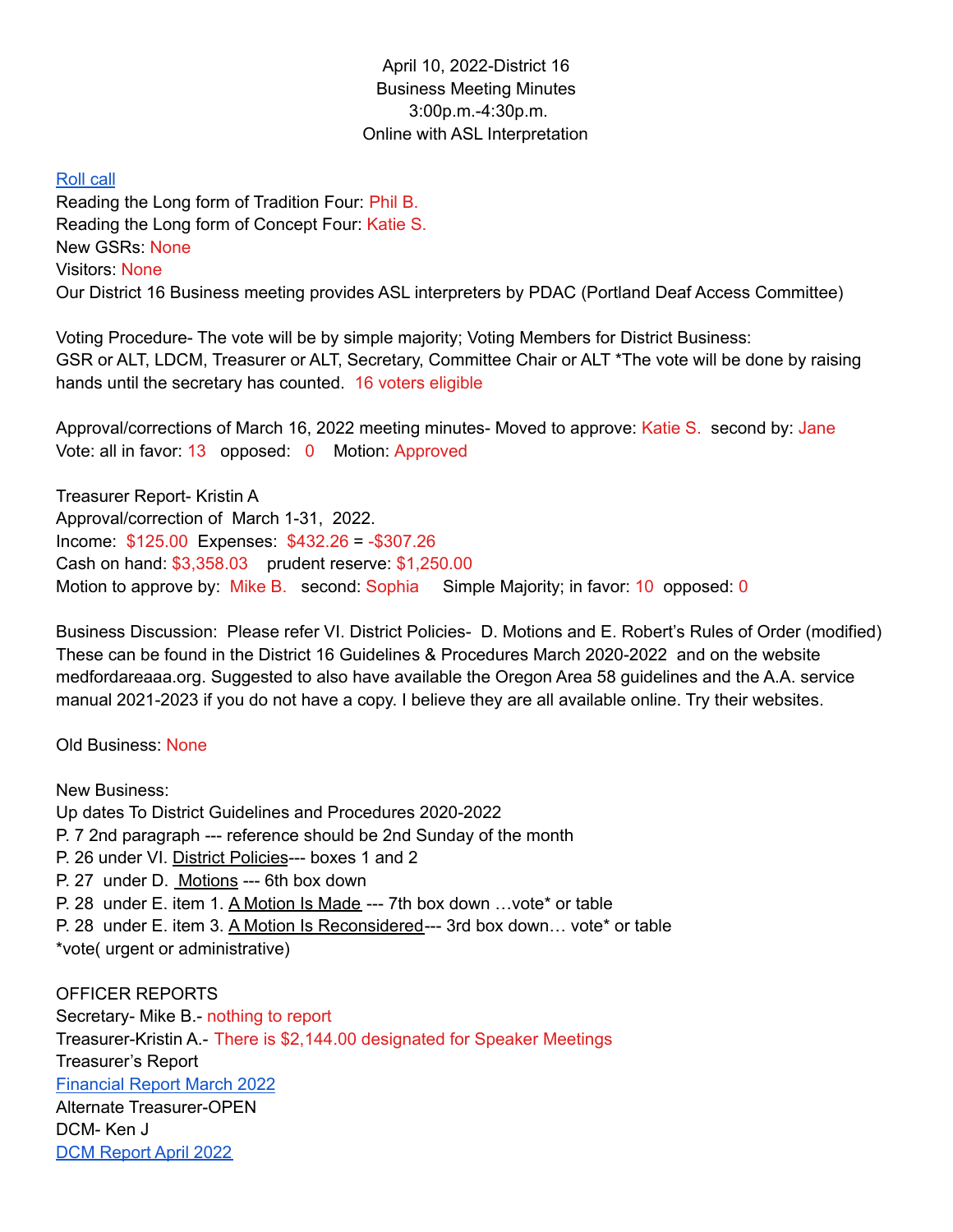LDCM-A Katie S.- Ashland, Talent, Phoenix

April 2022 [Report](https://docs.google.com/document/d/1RAnHjnmdKxBuXG5bQPWKaIB_lM4lwUnQoa71lLG18JQ/edit?usp=sharing)

LDCM-B Matt P.- Medford, MFG, DOTR

Reports

Nick J.- Just A Group of Guys group report 40+ attendees, going to need a larger meeting location, once-a-month BBQ events in the planning stages.

Phil B.- There Is A Solution group at 1900 Greenwood , 19 attendance, down from 40+ pre-pandemic. Ariel-HerStory group, meeting in person again, not sure of address, need larger location, will update. Lea W.- Just For Today group open in-person meetings on Fridays, 6:30pm, at Black Oak/Barnett church. Debbie- Women of Worth group Tuesday speaker mtg., around 15 attendance, Thursday book study, 7-12 attendance,

LDCM-C OPEN - Jacksonville, Applegate, Ruch- when position filled will include MFG, DOTR Reports

LDCM-D Jane M.- Central Point, White City, Eagle Point, Shady Cove, Butte Falls, Prospect, Gold Hill Reports Only attended Eagle Point meeting so far.

MIchelle- E.P. alt GSR, Step Sisters zoom mtg, Jane helped her get registered.

ASL GSR Reports

Alene- changing Zoom info due to Zoom-bombers.

Ash- ASL Rule 62 group, 30 members-daily meetings, business mtg last Sunday of April. May reduce to 3 days/week, will keep updates coming.

Beth-Serenity Sisters, Fri. meetings, 20-30 avg attendance, all deaf, all over U.S., "Thanks for moving meetings to Sunday afternoons!"

Mary Ann H.- alt GSR from Rochester, NY.

COMMITTEE REPORTS

Access- OPEN

Archives- Jennifer A.- absent

Assembly Host Committee-TBA- starting after May Assembly, will be hosting at the Ashland Hills Hotel. Correctional Facilities Women/CFW-Lea W.- nothing new to report

Correctional Facilities Men/CFM-Phil B.- No progress on jail access. Looking for an assistant Cooperation Treatment Facilities/CTF- Clare R.- Have not heard back from Oxford House. Computer down currently. Dropped books at ARC and will take meetings to ARC. Updates to come.

Events - OPEN

Events SOSM- OPEN

Grapevine-Terry C. absent

Public Information/Cooperation with the Professional Committee/PI/CPC- OPEN

Schedules- OPEN

Telephone/Hotline-Robin P.- nothing new

Technology- Nick J.- no committee mtg yet, keep checking website for updates.

Liaison Reports

ASL Liaison-Alene R.- sent letter requesting translation of service manual, need approval so waiting to hear back. Will request Big Book, service manual and the AA Group pamphlet translations and \$ for service event accessibility.

ASL [Report](https://docs.google.com/document/d/1MDk6dCfGPOr0Grmp3g3BOO8NZFrxjin42iK21bNtPoI/edit?usp=sharing) April 2022

Al-ANON Liaison- OPEN

ORCYPA/YPAA Liaison- Matt P. absent

District 16 Central Office Liaison- Michelle M.- Central Office has lots of literature but unfilled positions. Need volunteers.